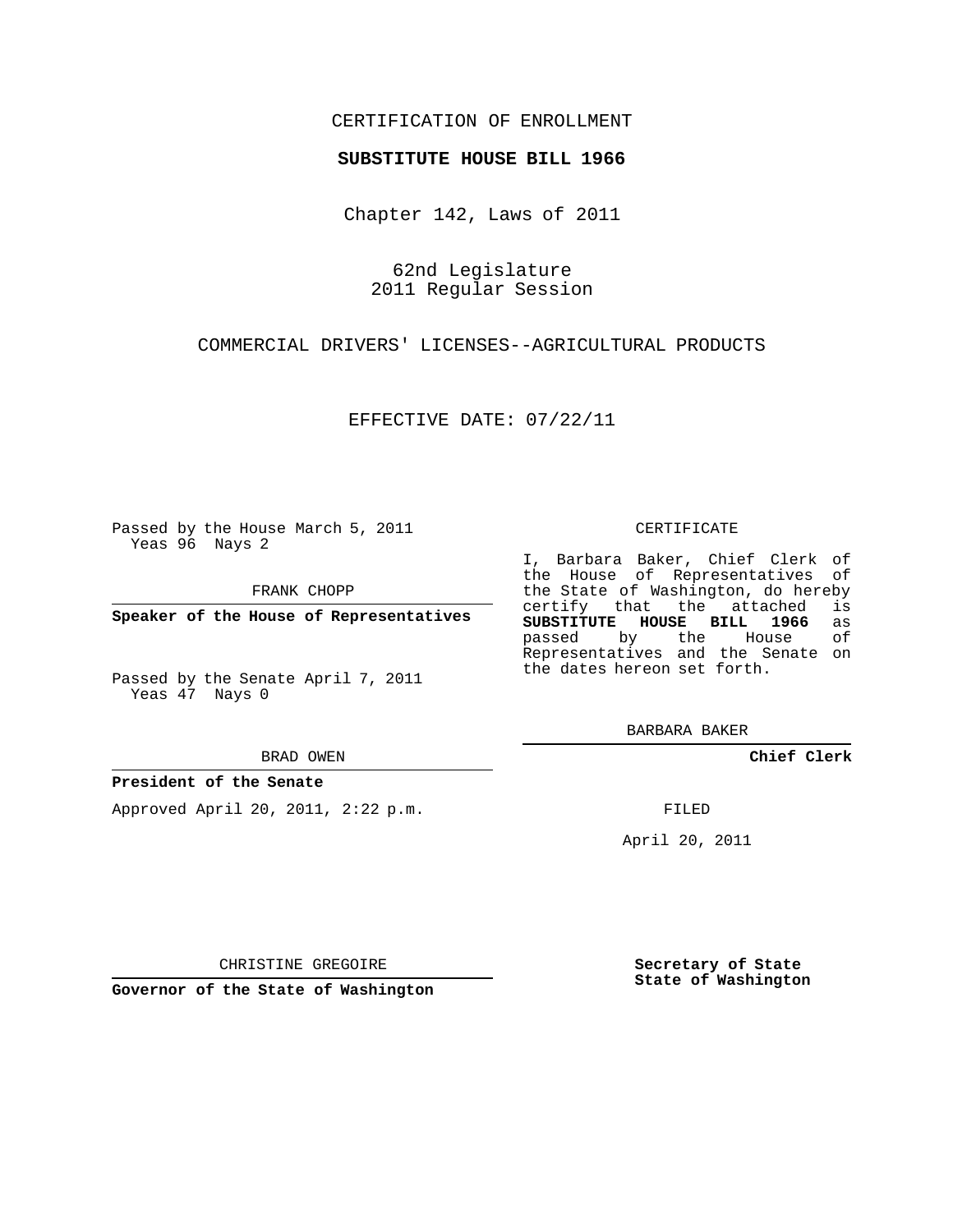# **SUBSTITUTE HOUSE BILL 1966** \_\_\_\_\_\_\_\_\_\_\_\_\_\_\_\_\_\_\_\_\_\_\_\_\_\_\_\_\_\_\_\_\_\_\_\_\_\_\_\_\_\_\_\_\_

\_\_\_\_\_\_\_\_\_\_\_\_\_\_\_\_\_\_\_\_\_\_\_\_\_\_\_\_\_\_\_\_\_\_\_\_\_\_\_\_\_\_\_\_\_

Passed Legislature - 2011 Regular Session

# **State of Washington 62nd Legislature 2011 Regular Session**

**By** House Transportation (originally sponsored by Representatives Pearson, Haler, and Bailey)

READ FIRST TIME 02/25/11.

 AN ACT Relating to clarifying that manure is an agricultural product for the purposes of commercial drivers' licenses; and amending RCW 46.25.050.

BE IT ENACTED BY THE LEGISLATURE OF THE STATE OF WASHINGTON:

 **Sec. 1.** RCW 46.25.050 and 2006 c 327 s 3 are each amended to read as follows:

 (1) Drivers of commercial motor vehicles shall obtain a commercial driver's license as required under this chapter. Except when driving under a commercial driver's instruction permit and a valid automobile or classified license and accompanied by the holder of a commercial driver's license valid for the vehicle being driven, no person may drive a commercial motor vehicle unless the person holds and is in immediate possession of a commercial driver's license and applicable endorsements valid for the vehicle they are driving. However, this requirement does not apply to any person:

(a) Who is the operator of a farm vehicle, and the vehicle is:

17 (i) Controlled and operated by a farmer;

 (ii) Used to transport either agricultural products, which in this section include Christmas trees and wood products harvested from